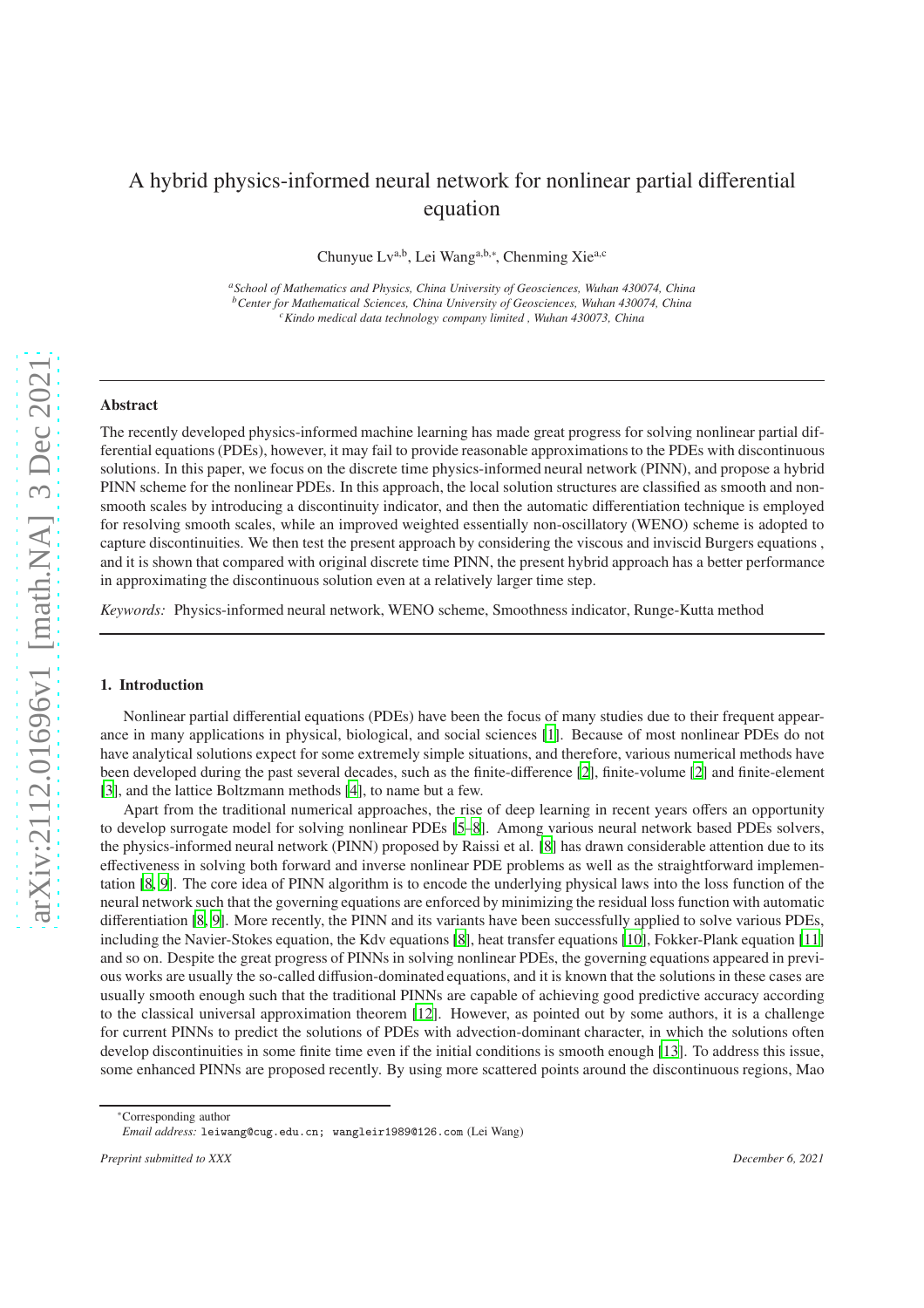et al. [\[14\]](#page-6-11) investigated the possibility of continuous time PINN in solving the high-speed aerodynamic flows, and found that compared with random or uniform training points, the predicted solutions with clustered training points are more efficient in some cases. In addition, another work reported by Fuks et al. [\[15\]](#page-6-12) shows that the performance of PINN in solving hyperbolic PDEs can be enhanced by adding a small diffusion term to the governing PDEs. More recently, by combining the traditional finite volume methodology with PINNs, Patel et al. [\[17\]](#page-7-0) proposed a thermodynamically consistent PINNs for hyperbolic systems, and the solutions of various PDEs like Euler, Buckley-Leverett equations are well predicted with this method. Although there are some works on utilization of PINNs for solving the PDEs with discontinuities, the neural network appeared in some previous works either needs a priori knowledge of the solution [\[14](#page-6-11)] or the performance of the PINNs largely depends on the neural network architecture [\[15,](#page-6-12) [16\]](#page-7-1).

In this work, we propose a hybrid PINN (hPINN) for nonlinear PDEs, and the basic idea of this approach is to introduce a discontinuity indicator into the neural network such that the local solution structures can be classified as smooth and non-smooth scales. Then the automatic differentiation technique (one of the most important techniques in deep learning field [\[18](#page-7-2)]) is employed for resolving smooth scales, while the improved weighted essentially nonoscillatory (WENO) scheme [\[19](#page-7-3)], which is a famous shock-capturing scheme, is adopted to capture discontinuities. The reminder of the present paper is organized as follows. In Section 2, the details of the proposed approach are presented. Then, some results for viscous and inviscid Burgers equations are presented in Section 3, and a brief conclusion is drawn in Section 4.

## 2. Methodology

In this work, we are interested in designing a hybrid PINN model for the following nonlinear PDE,

<span id="page-1-0"></span>
$$
u_t + f(u_x) = \nu g(u_{xx} + h(x, t), \tag{1}
$$

in which *u* is the scalar variable and usually a function of both time *t* and space  $x$ ,  $h(x, t)$  is the source term, and v is the diffusion coefficient. In addition, the first derivations in Eq. [\(1\)](#page-1-0) are associated with convection while the second derivatives are responsible for diffusion.

#### *2.1. Hybrid physics-informed neural network*

As presented by Raissi et al. [\[8](#page-6-5)], the generally used PINNs can be classified as the continuous time model and the discrete time model. Compared with the latter model, the continuous time model has drawn tremendous interest in the PINN community [\[14](#page-6-11)[–17\]](#page-7-0). However, as pointed out by Raissi et al. [\[8\]](#page-6-5), in order to enforce the physical conservation laws , the continuous time model needs a large amount of collocation points in the entire spatio-temporal domain, and thus the training of the original continuous time model is usually prohibitively expensive. Fortunately, this limitation could be well addressed by employing the discrete time model [\[8\]](#page-6-5). In such a case, the present work intends to solve the forward PDE problems by using the discrete time model, and the model proposed here can be viewed as the variant of the original discrete time model.

To have a better understand on the present approach, the original discrete time PINN is first reviewed. The main idea of this model is to discrete the the time operator in Eq. [\(1\)](#page-1-0) by using the classical Runge-Kutta methods with *q* stage [\[8\]](#page-6-5), then we can obtain the following equations

$$
u^{n+c_i}(x) = u^n(x) - \Delta t \sum_{j=1}^q a_{ij} \mathcal{N}[u^{n+c_j}(x)], \ i = 1, ..., q,
$$
  

$$
u^{n+1}(x) = u^n(x) - \Delta t \sum_{j=1}^q b_j \mathcal{N}[u^{n+c_j}(x)],
$$
\n(2)

in which  $\mathcal{N}[u] = f(u)_x - \nu g(u)_{xx} - h(x)$ ,  $u^{n+c_i}(x) = u(t^n + c_i \Delta t, x)$ , and the above time discretization scheme may be implicit or explicit, depending on the values of  $\{a_{ij}, b_j, c_j\}$ . In such a case, the PINN model usually consists of two sub-networks, in which the first neural network  $NN(w, b)$  takes x as input and outputs the values of u at different time stages, i.e.,  $[u^{n+c_1}, \ldots, u^{n+c_q}, u^{n+1}]$ , and they are further fed into the second network to encode the governing equations as well as the corresponding boundary conditions. For the forward problems considered here, since the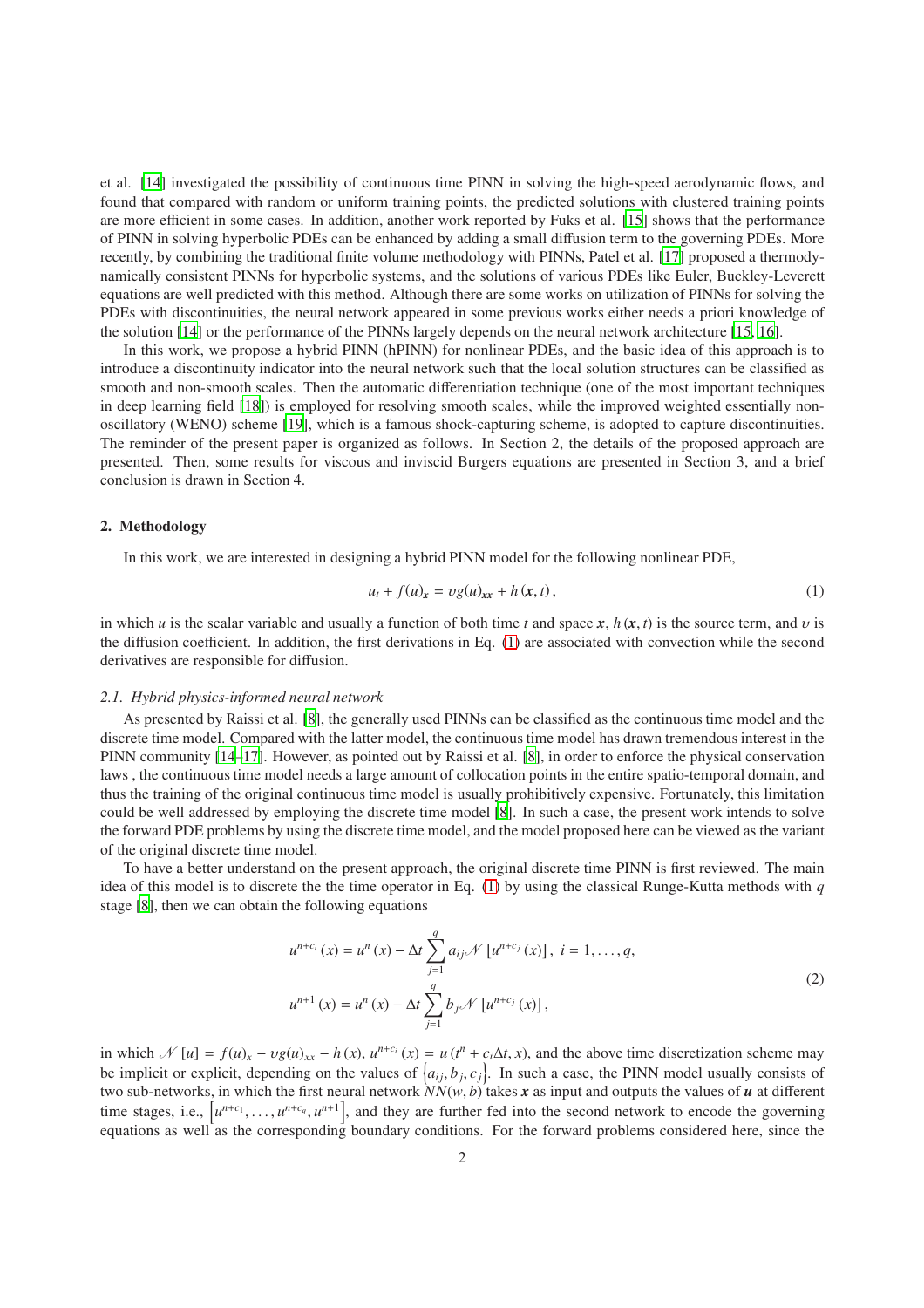<span id="page-2-0"></span>

Figure 1: Schematic of the hPINN for solving the nonlinear PDEs, in which the spatial vector *x* is the input,  $\sigma$  represents the activation function, which is set to be the hyperbolic tangent activation function in this work [\[8](#page-6-5)], and all the hyperparameters in the neural network are initialized by the Xavier initialization method [\[21\]](#page-7-4).

initial/boundary conditions as well as the governing equations value are always known, the loss function in the original discrete time PINN model is given by [\[8](#page-6-5)],

$$
L = L_{PDE} + L_{BC},
$$
  
\n
$$
L_{PDE} = \sum_{j=1}^{q} \sum_{i=1}^{N_n} \left| u_j^n(x^{n,i}) - u^{n,i} \right|^2 + \left| u_{q+1}^n(x^{n,i}) - u^{n,i} \right|^2,
$$
  
\n
$$
L_{BC} = \sum_{j=1}^{q} \left| u_j^n(x^b) - u^b \right|^2 + \left| u_{q+1}^n(x^b) - u^b \right|^2,
$$
\n(3)

where  $N_n$  is the number of the collocation points, which can be randomly or uniformly sampled inside the computational domain,  $\{x^{n,i}, u^{n,i}\}_{i=1}^{N_n}$  is the numerical data obtained at time-step  $t^n$ ,  $x^b$  represents the collocation points on the boundary, and  $\hat{u}_i^n$  is defined as

$$
u_i^n = u^{n+c_i} + \Delta t \sum_{j=1}^q a_{ij} \mathcal{N} [u^{n+c_j}(x)], \ i = 1, ..., q,
$$
  

$$
u_{q+1}^n = u^{n+1} + \Delta t \sum_{j=1}^q b_j \mathcal{N} [u^{n+c_j}(x)].
$$
  
(4)

As presented by some previous works [\[15](#page-6-12)[–17](#page-7-0)], although the original PINN works well for various nonlinear PDEs, it may fail to provide reasonable approximations to the PDEs with dominant convection. To address this issue, an intuitive way is to employ some discontinuity-capturing methods in the neural network. In this work, inspired by the weighted essentially nonoscillatory schemes (WENO) [\[19,](#page-7-3) [20\]](#page-7-5), which are a popular class of numerical methods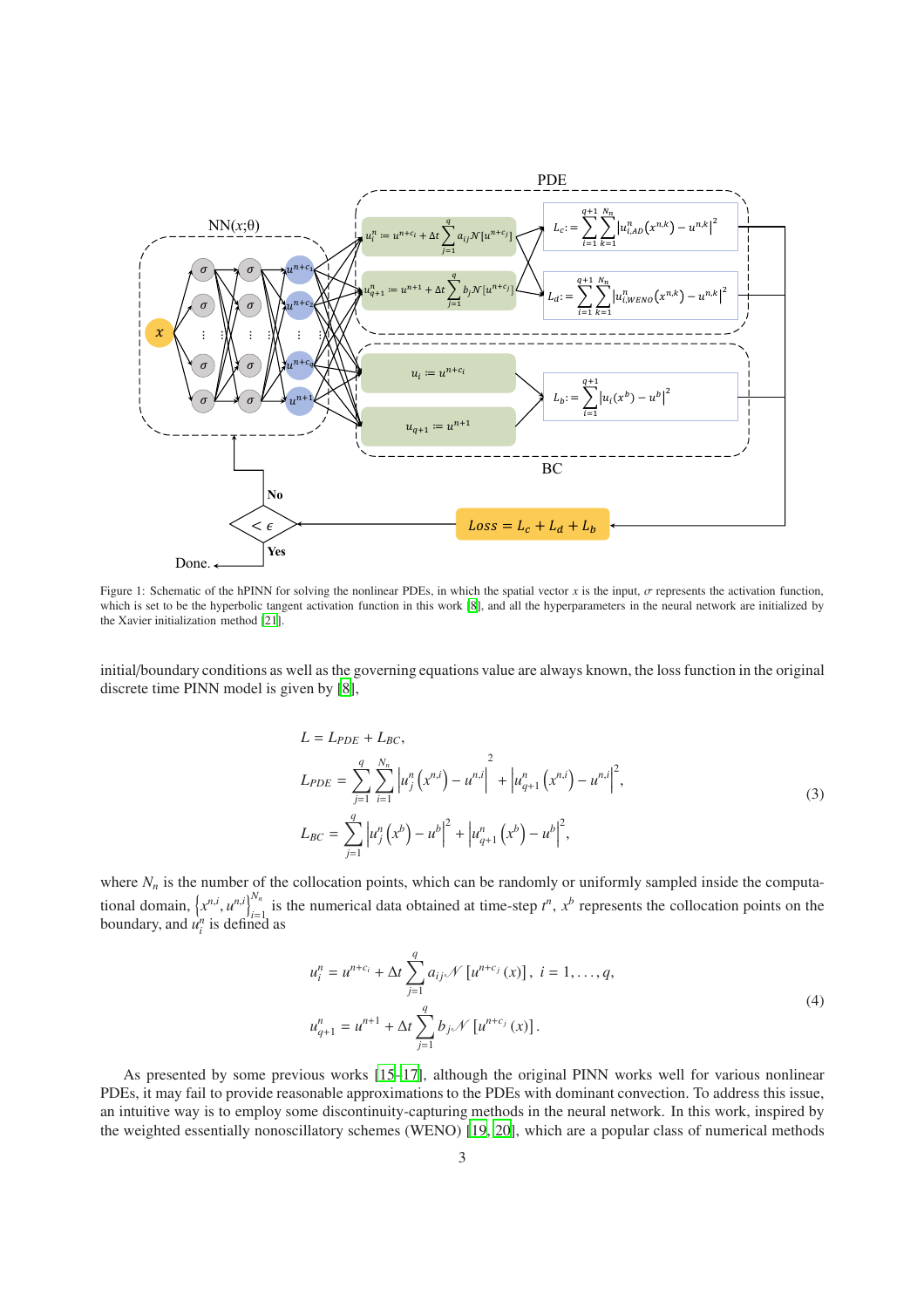in capturing discontinuities, an improved WENO scheme [\[19](#page-7-3)], dubbed WENO-Z, is incorporate into the PINN. On the basis of this idea, a simple way is to discretize the differential operator in the whole computational domain by using WENO-Z approach. However, this treatment may lead to another two issues: For one thing, when applying the WENO-Z scheme in the whole domain, the training cost of the neural network will be increased significantly due to the local characteristic decomposition and the nonlinear-weights computing [\[19](#page-7-3), [20\]](#page-7-5). For another, the advantage of the automatic differentiation technique used in original PINN will be weakened. In this setting, an alternative solution is to introduce the hybrid concept, for which the efficient automatic differentiation technique is adopted to compute all the differential operators of the PDEs in smooth regions while the expensive WENO-Z scheme is just applied in the vicinity of discontinuities, and it is observed that this idea is widely employed in scientific computing community [\[22\]](#page-7-6).

Fig. [1](#page-2-0) shows a schematic of the present *hybrid* PINN (hPINN). Note that the evolution of the discontinuities depends little on the viscous term (i.e.,  $g(u)_{xx}$ ), the automatic differentiation technique is adopted to compute the second derivative in both the smooth and non-smooth regions for its efficient. For the approximation of the first order derivative (i.e.,  $f(u)_x$ ) in the non-smooth scale, the fifth-order WENO-Z scheme is used. For brevity in the presentation, we use one-dimensional scalar nonlinear PDEs as an example, and assume the scatter points  $x_i$  are uniform. The cell size as well as the cells are denoted by  $\Delta x = x_{j+1} - x_j$  and  $I_j = [x_{j-1/2}, x_{j+1/2}]$  with  $x_{j+1/2} = x_j + \Delta x/2$ , respectively. Then use a conservative finite difference scheme to the first-order derivative term in Eq. [\(1\)](#page-1-0), thus obtain

$$
\frac{\partial f}{\partial x}\Big|_{x=x_i} = \frac{\hat{f}_{i+1/2} - \hat{f}_{i-1/2}}{\Delta x},\tag{5}
$$

in which the numerical fluxes  $\hat{f}_{i+1/2}$  and  $\hat{f}_{i-1/2}$  are the positive and negative parts of  $f(u)$  at the cell boundaries. To ensure the numerical stability, the global Lax-Friedrichs flux splitting is used for calculating the flux  $f(u)$ 

$$
f(u) = f^{+}(u) + f^{-}(u),
$$
\n(6)

where  $f^{\pm}(u) = \frac{1}{2}(f(u) \pm \lambda u)$  and  $\lambda = \max |f'(u)|$ , and with this, we have  $\hat{f}_{i+1/2} = \hat{f}_{i+1/2}^+ + \hat{f}_{i+1/2}^-$ . Since the negative part of the flux  $\hat{f}_{i-1/2}$  is symmetric to the positive part with respect to  $x_{i+\frac{1}{2}}$ , here we will only describe how  $\hat{f}_{i+1/2}^+$  is constructed, and for convenience, we will drop the "+" sign in the superscript. As presented in [\[19\]](#page-7-3), the fifth-order WENO flux  $\hat{f}_{i+1/2}$  is defined as

$$
\hat{f}_{i+1/2} = \omega_0 \hat{f}_{i+1/2}^{(0)} + \omega_1 \hat{f}_{i+1/2}^{(1)} + \omega_2 \hat{f}_{i+1/2}^{(2)},\tag{7}
$$

in which  $\hat{f}_{i+1/2}^{(k)}$  ( $k = 0, 1, 2$ ) are the flux values assigned to three stencils  $\left\{x_{j-2}, x_{j-1}, x_j\right\}, \left\{x_{j-1}, x_j, x_{j+1}\right\}$  and  $\left\{x_j, x_{j+1}, x_{j+2}\right\}$ , and they are given by

$$
\begin{aligned}\n\hat{f}_{i+1/2}^{(0)} &= \frac{1}{6} \left( 2f_{j-2} - 7f_{j-1} + 11f_j \right), \\
\hat{f}_{i+1/2}^{(1)} &= \frac{1}{6} \left( -f_{j-1} + 5f_j + 2f_{j+1} \right), \\
\hat{f}_{i+1/2}^{(2)} &= \frac{1}{6} \left( 2f_j + 5f_{j+1} - f_{j+2} \right).\n\end{aligned} \tag{8}
$$

In addition, the nonlinear weights  $\omega_0$ ,  $\omega_1$  and  $\omega_2$  are calculated as follow [\[19\]](#page-7-3)

$$
\omega_k = \frac{\alpha_k}{\alpha_0 + \alpha_1 + \alpha_2}, \ \alpha_k = d_k \left[ 1 + \left( \frac{\tau_5}{\beta_k + \varepsilon} \right)^2 \right], k = 0, 1, 2,
$$
\n
$$
(9)
$$

where  $\varepsilon$  is a small positive sensitivity parameter, which is used to avoid divisions by zero in the weights formulation, and is chosen to be  $10^{-40}$  in this work as suggested in [\[19](#page-7-3)]. Coefficient  $d_k$  is the optimal weights given by

$$
d_0 = \frac{1}{10}, d_1 = \frac{6}{10}, d_2 = \frac{3}{10}.
$$
\n(10)

 $\tau$  a global smoothness indicator used in WENO-Z scheme [\[19\]](#page-7-3), which is characterized by

$$
\tau_5 = |\beta_0 - \beta_2|,\tag{11}
$$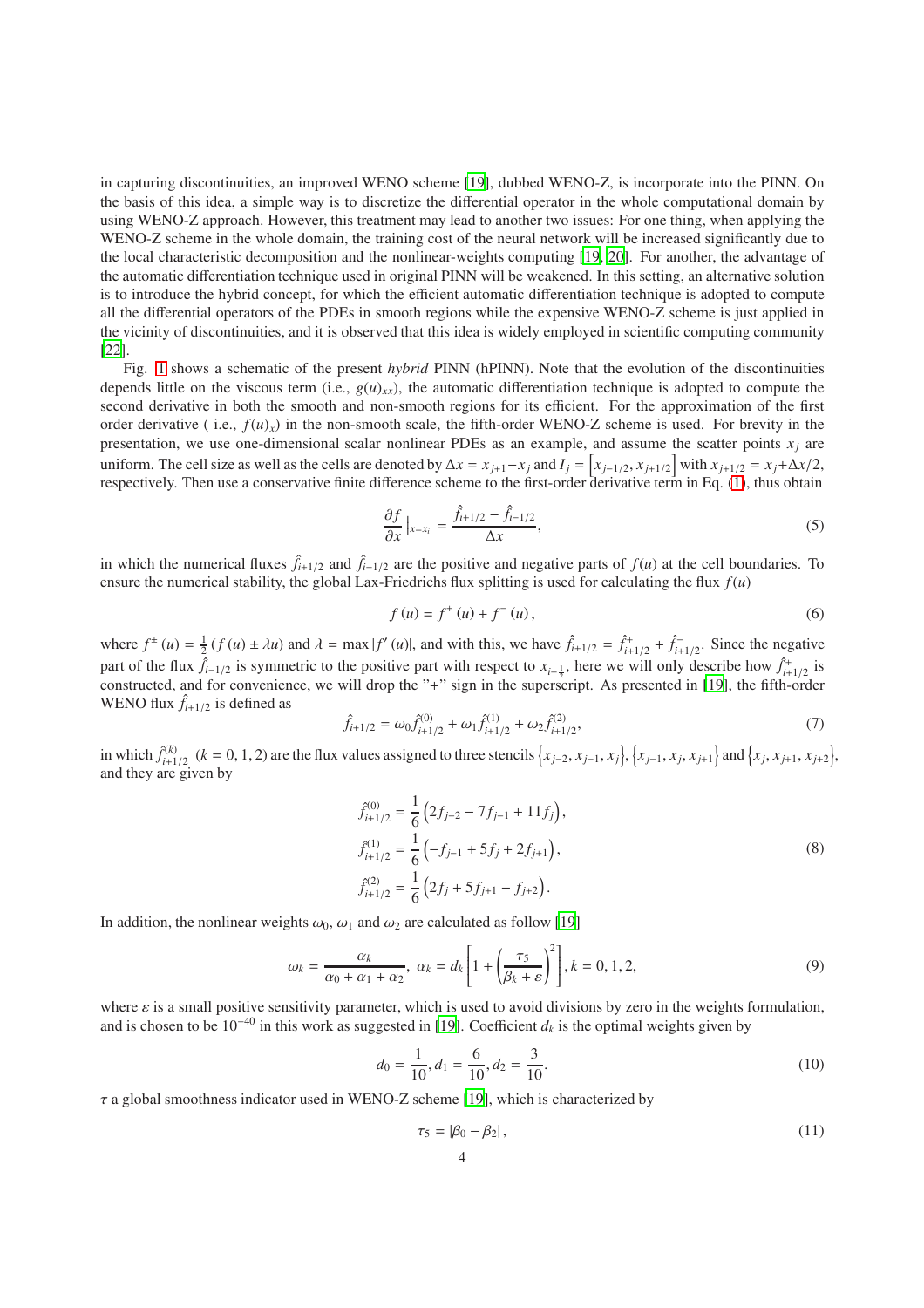In addition,  $\beta_k$  is the smoothness indicator, which measures the smoothness of the solution over a particular stencil, and are defined as

$$
\beta_0 = \frac{13}{12} \left( f_{j-2} - 2f_{j-1} + f_j \right) + \frac{1}{4} \left( f_{j-2} - 4f_{j-1} + 3f_j \right)^2,
$$
\n
$$
\beta_1 = \frac{13}{12} \left( f_{j-1} - 2f_j + f_{j+1} \right) + \frac{1}{4} \left( f_{j+1} - f_{j-1} \right)^2,
$$
\n
$$
\beta_2 = \frac{13}{12} \left( f_j - 2f_{j+1} + f_{j+2} \right) + \frac{1}{4} \left( 3f_j - 4f_{j+1} + f_{j+2} \right)^2.
$$
\n(12)

Finally, in order to distinguish the non-smooth scales from the smooth regions in the neural network, an adaptive discontinuity indicator is needed. Following the work of Fu [\[22](#page-7-6)], the separation between discontinuities and smooth regions can be achieved by

$$
\gamma_k = \frac{1}{(\beta_k + \delta)^p}, \ k = 0, 1, 2, 3,
$$
\n(13)

where  $\delta$  is equal to 10<sup>-4</sup> and 10<sup>-3</sup> for one-dimensional and multi-dimensional problems, q is a scale separation parameter, the value of it is set to 6, as suggested in [\[22](#page-7-6)],  $\beta_3$  is another smoothness indicator over the stencil of  $\{x_{j+1}, x_{j+2}, x_{j+3}\}$ , and it is given by

$$
\beta_3 = \frac{1}{3} \left( f_{i+1} \left( 22 f_{i+1} - 73 f_{i+2} + 29 f_{i+3} \right) + f_{i+2} \left( 61 f_{i+2} - 49 f_{i+3} \right) + 10 f_{i+3} f_{i+3} \right). \tag{14}
$$

Then the discontinuity indicator is defined as

$$
\text{Flag} = \left\{ \begin{array}{l} 0, \ \chi_k > C_T, \ \forall k \in \{0, 1, 2, 3\} \\ 1, \ \text{otherwise} \end{array} \right.\n\tag{15}
$$

in which  $\chi_k$  the normalized smoothness indicator given by  $\chi_k = \gamma_k / \sum_{k=1}^3$  $\sum_{k=0} \gamma_k$  ( $k = 0, \ldots, 3$ ) and  $C_T$  is a built-in parameter defined as  $C_T = 5 \times 10^{-4}$ .

### 3. Computational results and discussion

In this section, the one-dimensional viscous and inviscid Burgers equations with Dirichlet boundary conditions are chosen to validate the present hPINN,

$$
\frac{\partial u}{\partial t} + \frac{\partial \left(\frac{u^2}{2}\right)}{\partial x} = v \frac{\partial^2 u}{\partial x^2}, \ x \in [-1, 1], \ t \in [0, 1],
$$
  
 
$$
u(0, x) = -\sin(\pi x),
$$
  
 
$$
u(t, -1) = u(t, 1) = 0,
$$
 (16)

and the predicted results are compared with the original PINN. As for the neural networks architecture, we employ 5 hidden-layers with 20 neuron in each layer and the number of residual points are 300 in training process, and the learning rate is set as 10<sup>-4</sup>. In both cases, the network training is performed up to the loss function is smaller than  $10^{-5}$ .

Fig. [2](#page-5-0) and Fig. [3](#page-6-13) illustrate the distributions of the predict solutions for both the viscous and inviscid Burgers equations, in which the reference solutions are obtained by using fifth order WENO-Z scheme with 1000 mesh points. As depicted in these figures, it can be clearly seen that in regions where the solution is smooth both the PINN and hPINN work well, when the shock wave appears in the solution, the original PINN fails to provide reasonable approximations at the shock position, and this phenomenon is more distinct for the inviscid Burgers equation (see Fig. [2\(b\)](#page-5-1) and Fig. [3\(b\)\)](#page-6-14). Different from the original PINN, the results obtained with present hPINN converges to the reference solution with a non-oscillatory profile even in the inviscid case, which further suggests that the performance of present hPINN is better that previous PINN.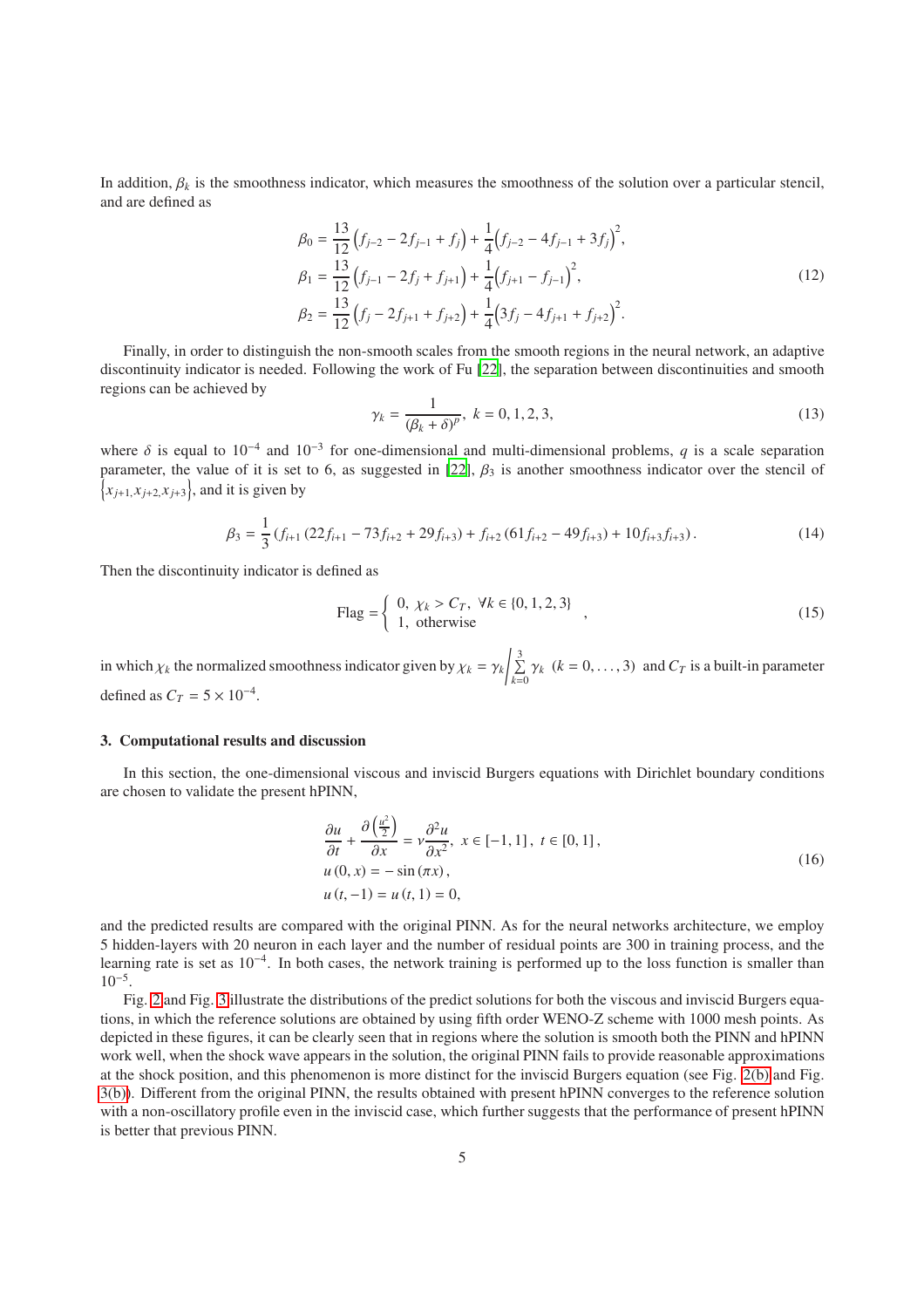<span id="page-5-0"></span>

<span id="page-5-1"></span>Figure 2: Comparison of the viscous Burgers equation at  $t = 0.2$  (a) and  $t = 1.0$  (b), in which  $v = 10^{-4}/\pi$ , and the reference solution is computed with WENO-Z scheme using 1000 mesh points.

To demonstrate the robustness of the present hPINN, the global relative errors obtained at various Runge-Kutta stages *q* and the time-steps ∆*t* for present hPINN are also investigated, and the corresponding results are shown in Table [1,](#page-5-2) in which the results obtained by using original PINN are not incorporate since it fails to predict reasonable results. As shown in this table, one can find that for a fixed Runge-Kutta stage *q*/time-step ∆*t*, the global relative error is always increased/decresed with increasing time-step ∆*t*/ Runge-Kutta stage *q*. Moreover, due to the distinct feature of the neural network, the Runge-Kutta stage used here can be an arbitrarily larger number, making it possible to solve the nonlinear PDEs with a very large time step, which is largely different from the traditional numerical method.

| Table 1: Global relative errors obtained with hPINN for different Runge-Kutta stages q and time-step $\Delta t$ at $t = 0.6$ . |  |
|--------------------------------------------------------------------------------------------------------------------------------|--|
|                                                                                                                                |  |

<span id="page-5-2"></span>

|                                                                     | $v = 10^{-4}/\pi$                                                          |                         |                         | $v=0.0$                                                                 |                   |
|---------------------------------------------------------------------|----------------------------------------------------------------------------|-------------------------|-------------------------|-------------------------------------------------------------------------|-------------------|
| $\Delta t = 0.1$                                                    | $\Delta t = 0.3$                                                           | $\Delta t = 0.6$        | $\Delta t = 0.1$        | $\Delta t = 0.3$                                                        | $\Lambda t = 0.6$ |
| 1 2.3438 $\times$ 10 <sup>-3</sup> 3.4727 $\times$ 10 <sup>-1</sup> |                                                                            | $4.3328 \times 10^{-1}$ | $4.4754 \times 10^{-3}$ | $3.8972 \times 10^{-2}$ $5.9224 \times 10^{-1}$                         |                   |
|                                                                     | 4 $2.8555 \times 10^{-3}$ $9.2065 \times 10^{-3}$ $3.3564 \times 10^{-1}$  |                         |                         | $2.0912 \times 10^{-3}$ $5.3934 \times 10^{-3}$ $1.2390 \times 10^{-1}$ |                   |
|                                                                     | 10 $1.8478 \times 10^{-3}$ $2.6818 \times 10^{-2}$ $4.2223 \times 10^{-2}$ |                         |                         | $3.0013 \times 10^{-3}$ $5.1584 \times 10^{-3}$ $9.8035 \times 10^{-3}$ |                   |
|                                                                     | 50 $2.2558 \times 10^{-3}$ $3.5475 \times 10^{-3}$ $9.6065 \times 10^{-2}$ |                         |                         | $2.3808 \times 10^{-3}$ $3.7173 \times 10^{-3}$ $1.1018 \times 10^{-2}$ |                   |

# 4. Conclusion

In this paper, by incorporating a discontinuity indicator into the neural network, a hybrid physics-informed neural network (hPINN) is proposed, in which the automatic differentiation technique is employ to compute all the differential operators of the PDEs in smooth regions, while the classical WENO-Z scheme is adopted to compute the convection term in the vicinity of discontinuities. Then the viscous and inviscid Burgers are selected to validated the present model. Based on the results, we observe that the present hPINN is able to provide reasonable approximation even at the shock position, and overall performance of the present hPINN is better than the original PINN. Further, due to the distinct feature of the neural network, the Runge-Kutta stage used here can be an arbitrarily larger number, making it possible to solve the nonlinear PDEs with a very large time step, which is very hard or even impossible in traditional numerical method. Finally, we would like to point out that although the present work focuses on the one-dimensional problems, it is easily to extent the present model to the multi-dimensional problems, which will be considered in ongoing work.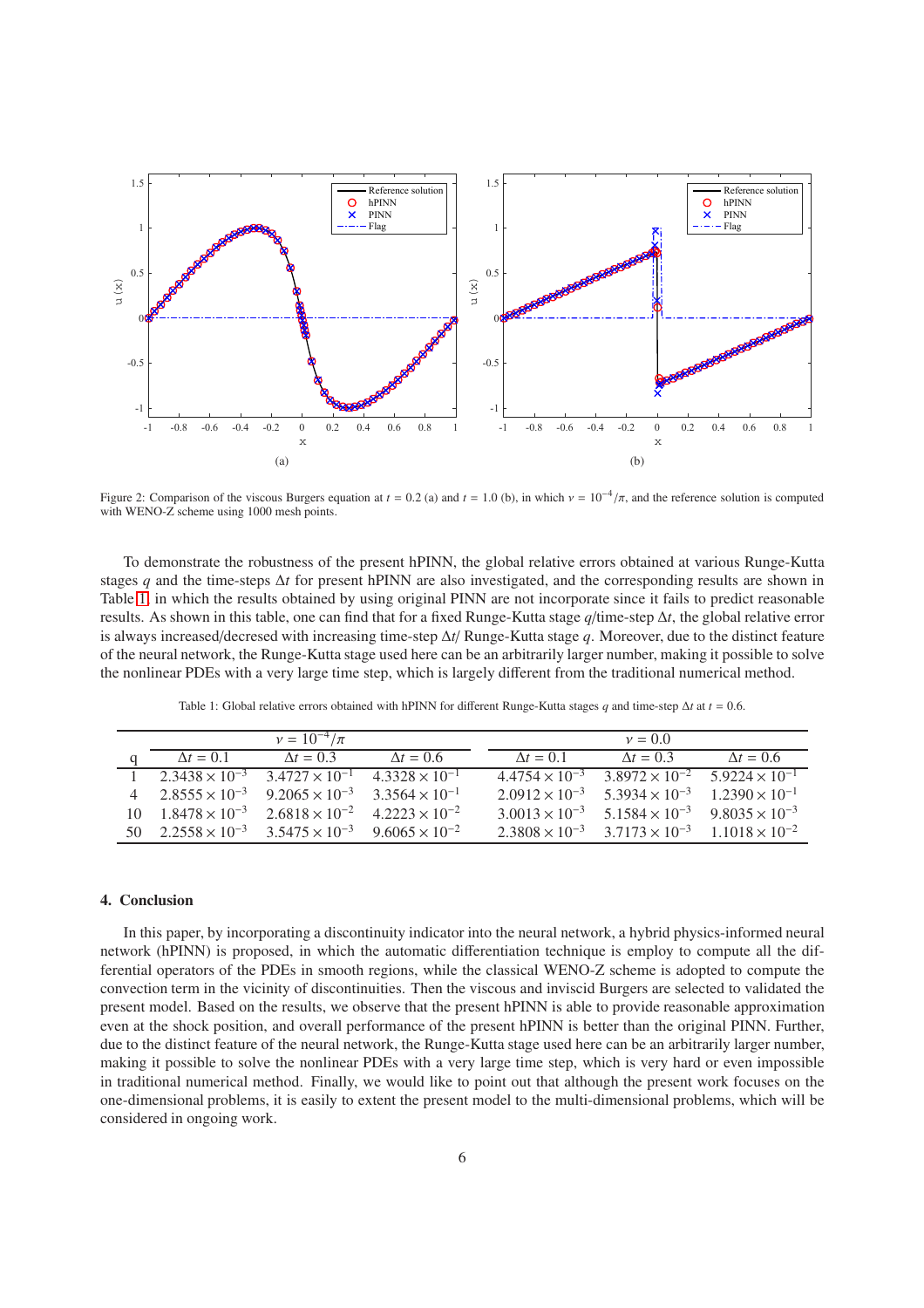<span id="page-6-13"></span>

<span id="page-6-14"></span>Figure 3: Comparison of the inviscid Burgers equation (i.e., ν = 0.0) at *t* = 0.2 (a) and *t* = 1.0 (b), in which the reference solution is computed with WENO-Z scheme using 1000 mesh points.

#### CRediT authorship contribution statement

Chunyue Lv: Software, Methodology, Investigation. Lei Wang: Conceptualization, Methodology, Writing review & editing.

#### Acknowledgements

This work is financially supported by the National Natural Science Foundation of China (Grant No. 12002320) and the Fundamental Research Funds for the Central Universities (Grant No. CUGGC05),.

#### References

- <span id="page-6-0"></span>[1] L. Debnath, Nonlinear partial differential equations for scientists and engineers, Birkhauser, Boston, MA, 1997.
- <span id="page-6-1"></span>[2] S. Mazumder, Numerical methods for partial differential equations: finite difference and finite volume methods, first ed., Academic Press, New York, 2015.
- <span id="page-6-2"></span>[3] H.G. Roos, M. Stynes, L. Tobiska, Robust numerical methods for singularly perturbed differential equations: convection-diffusion-reaction and flow problems, Springer, Berlin, 2008.
- <span id="page-6-3"></span>[4] L. Wang, X.G. Yang, H.L. Wang, Z.H. Chai, Z.C. Wei, A modified regularized lattice Boltzmann model for convection-diffusion equation with a source term, Appl. Math. Lett. 112 (2021) 106766.
- <span id="page-6-4"></span>[5] M. Dissanayake, N. Phan-Thien, Neural-network-based approximations for solving partial differential equations, Commun. Numer. Methods Eng. 10 (3) (1994) 195¨C201.
- [6] J. Sirignano, K. Spiliopoulos, DGM: a deep learning algorithm for solving partial differential equations, J. Comput. Phys. 375 (2018) 1339¨C1364.
- [7] K. Wu, D. Xiu, Data-driven deep learning of partial differential equations in modal space, J. Comput. Phys. 408 (2020) 109307.
- <span id="page-6-5"></span>[8] M. Raissi, P. Perdikaris, G.E. Karniadakis, Physics-informed neural networks: a deep learning framework for solving forward and inverse problems involving nonlinear partial differential equations, J. Comput. Phys. 378 (2019) 686 C707.
- <span id="page-6-6"></span>[9] G.E. Karniadakis, I.G. Kevrekidis, L. Lu, Physics-informed machine learning, Nat. Rev. Phys. 3 (6) (2021) 422-440.
- <span id="page-6-7"></span>[10] N. Zobeiry, K.D. Humfeld, A physics-informed machine learning approach for solving heat transfer equation in advanced manufacturing and engineering applications, Eng. Appl. Artif. Intell. 101 (2021) 104232.
- <span id="page-6-8"></span>[11] Y. Xu, H. Zhang, Y. Li, Solving Fokker-Planck equation using deep learning. Chaos 30 (1) (2020) 013133.
- <span id="page-6-9"></span>[12] G. Cybenko, Approximation by superpositions of a sigmoidal function, Math. Control. Signals Syst. 2 (4) (1989) 303-314.
- <span id="page-6-10"></span>[13] C.M. Dafermos, C.M. Dafermos, Hyperbolic conservation laws in continuum physics, Springer, Berlin, 2005.
- <span id="page-6-11"></span>[14] Z. Mao, A.D. Jagtap, G.E. Karniadakis, Physics-informed neural networks for high-speed flows, Comput. Meth. Appl. Mech. Eng. 360 (2020) 112789.
- <span id="page-6-12"></span>[15] O. Fuks, H.A. Tchelepi, Limitations of physics informed machine learning for nonlinear two-phase transport in porous media, J. Mach. Learn. Model. Comput. 1 (1) (2020).